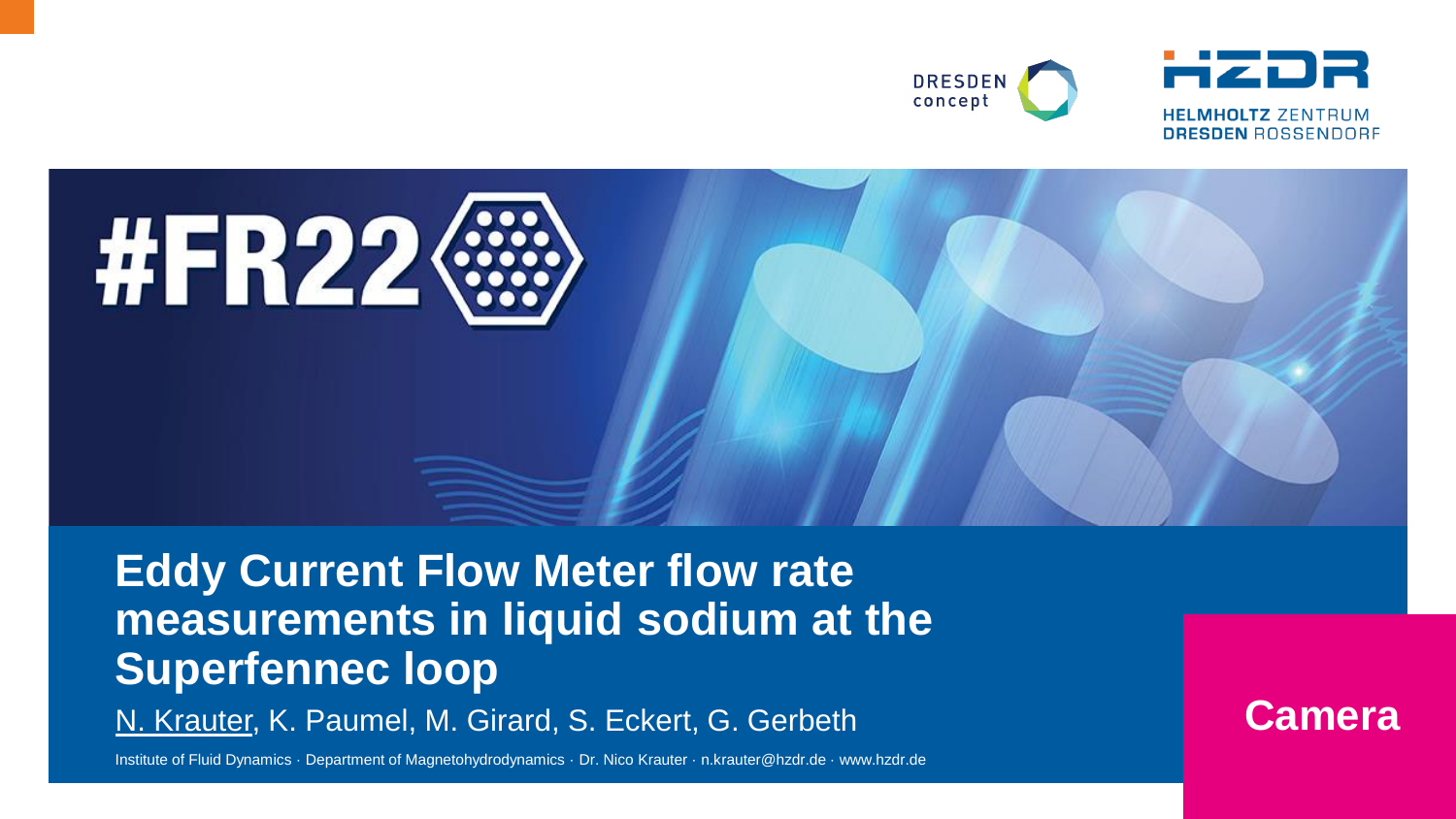### **The Eddy Current Flow Meter**

- Eddy Current Flow Meters (ECFM) for coolant flow monitoring in fast reactors
- **Inductive sensor consisting of 3 magnetic coils**
- Measurement of mean velocity in a volume around the sensor
- Velocity range 0...4 m/s
- $\blacksquare$  Resolution  $\pm$  0.1 m/s
- Operating temperature up to 650 °C
- $\blacksquare$  L = 50 mm, Ø 11 mm







*ECFM Prototype*



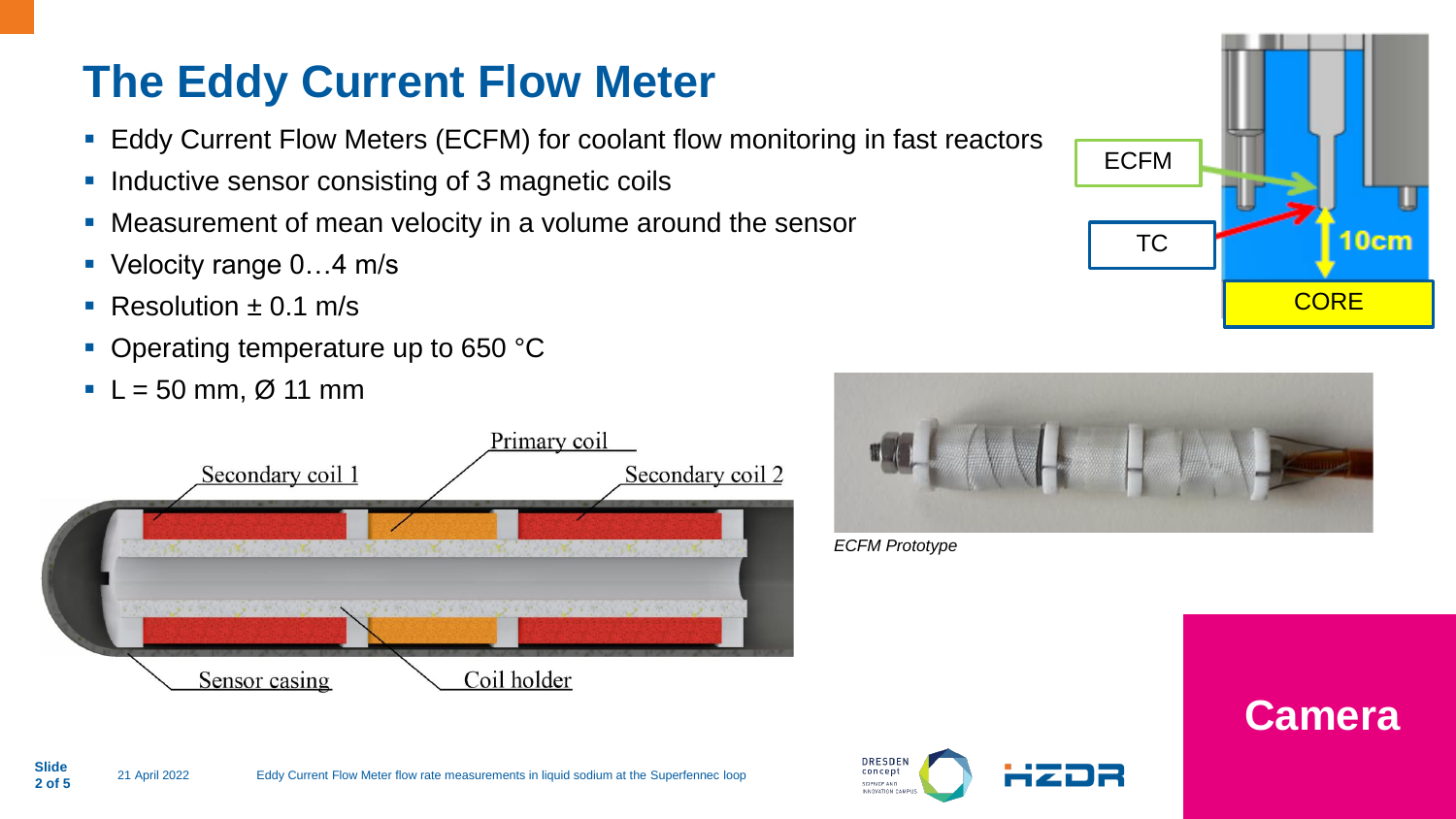## **SUPERFENNEC Loop**

- Located at CEA Cadarache in France
- Sodium inventory of 150 liters
- Temperatures up to 500 °C
- Used for training activities of sodium circuit operators
- Used for experimental campaigns like hydrogen detection or ECFM Eddy Current Flow Meter flow rate measurements





- ECFM measurements at 200°C, 250°C and 300°C
- **Flow velocities of liquid sodium from 0 m/s to 2.5 m/s**

**Camera**

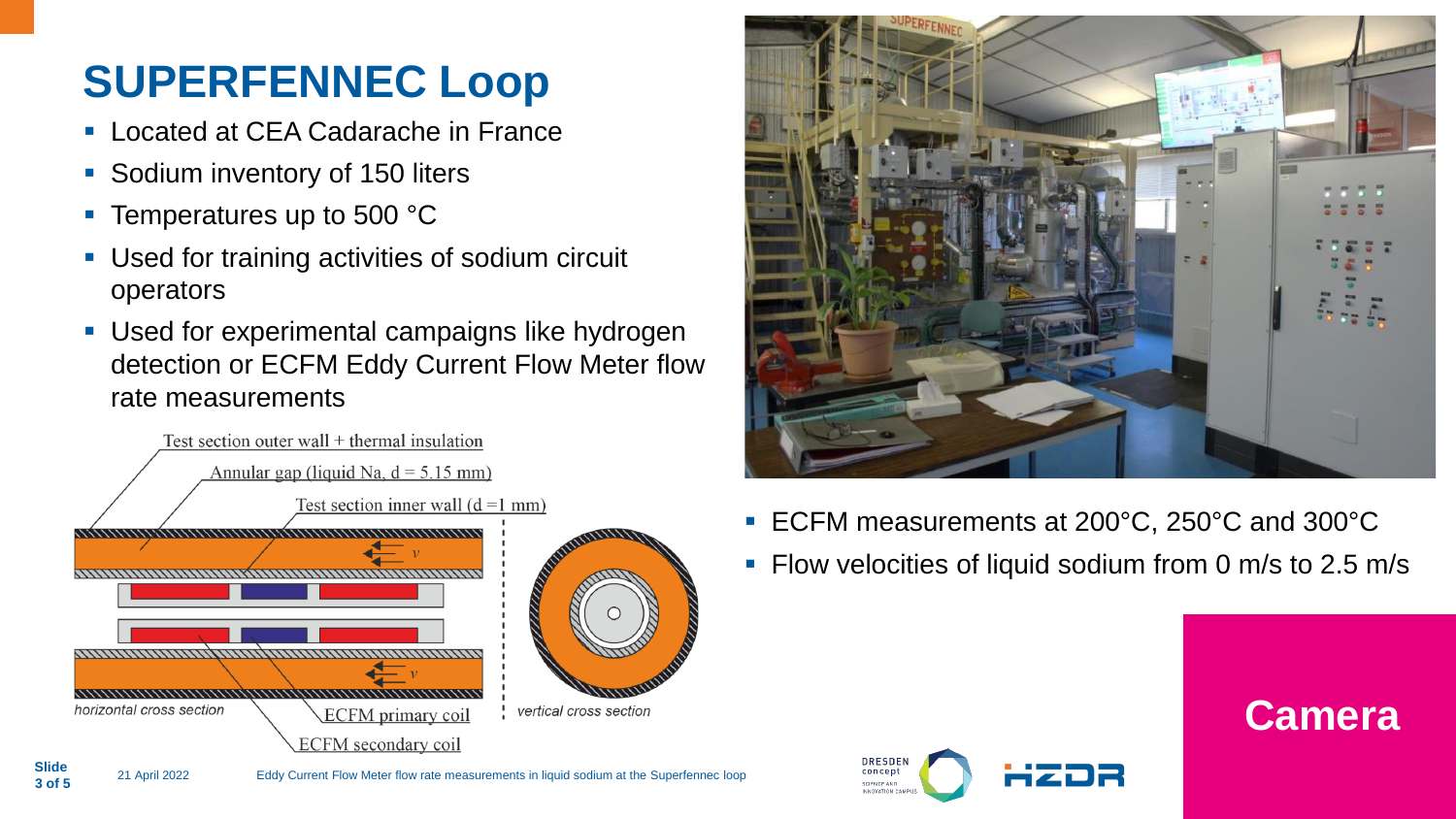#### **Measurement results at 300 °C**

- Measurement of **magnitude** and **phase** of the ECFM output voltage
- Sensitivity *S* of the ECFM is changing with the excitation frequency *f* of the primary coil
- **EXTERNIHIP Linear relationship between flow velocity and magnitude or phase**
- **Example 1** Linearity of results is expressed by  $R^2$  (ideal linearity at  $R^2 = 1$ )



- For the **magnitude** the best results are obtained around 600 Hz
- For the **phase** the best results are obtained at higher frequencies



**Camera**

**4 of 5**